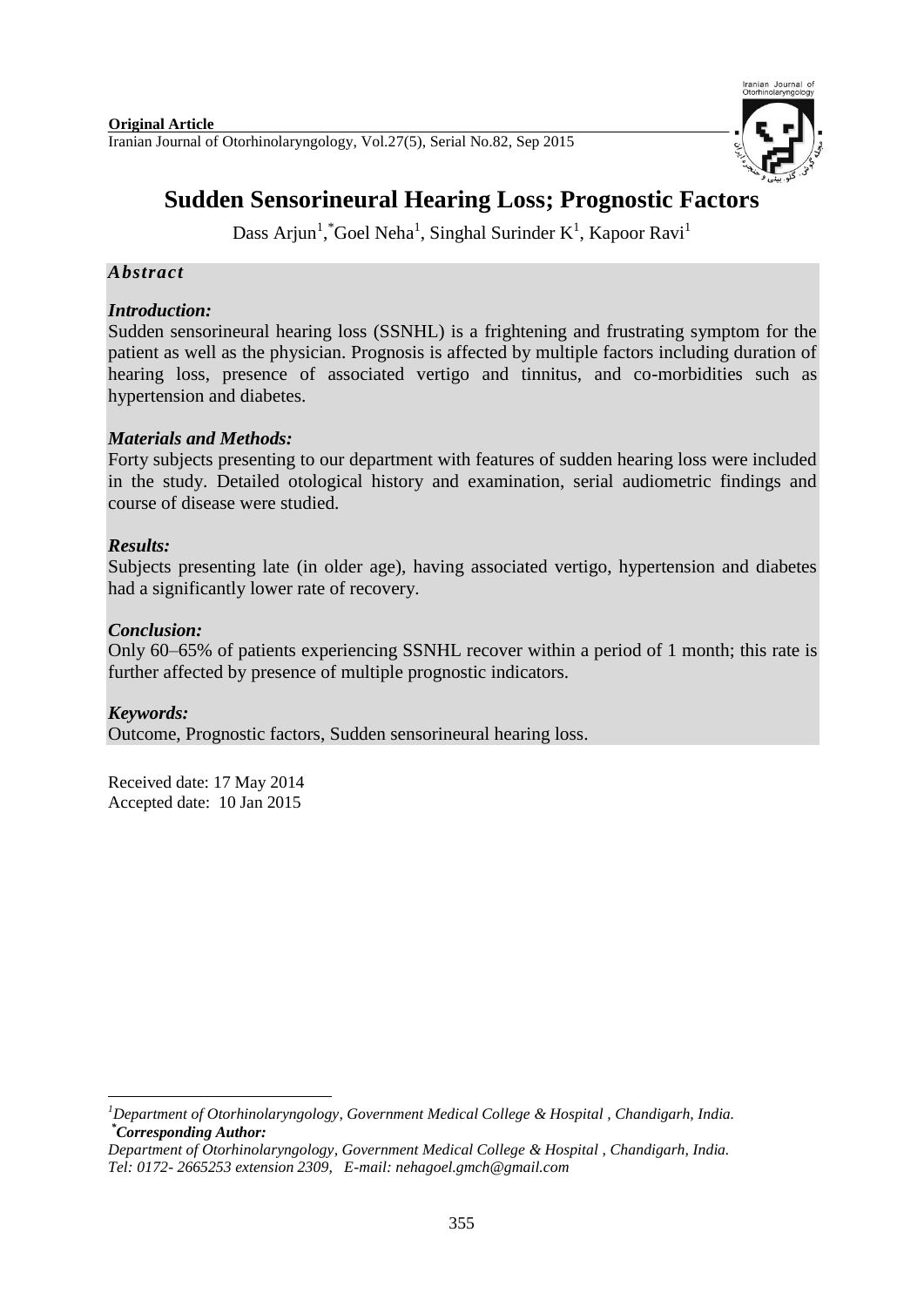## *Introduction*

Sudden sensorineural hearing loss (SSNHL) is generally defined as a threshold reduction of  $\geq 30$  dB in at least three contiguous audiometric frequencies. All ages and both sexes are affected, with peak ages ranging between 30 and 60 years (1). Tinnitus is usually present in SSNHL (>90%) and vertigo is frequent either spontaneously or as isolated positional vertigo (2,3). A maximum of 32–65% of cases of SSNHL may recover spontaneously (4,5), although clinical experience indicates that even this recovery rate may be an overestimation. The prognosis for recovery is dependent on a number of factors, including patient age, presence of vertigo at onset, degree of hearing loss, audiometric configuration, and time between onset of hearing loss and treatment (6–8). Because the etiology of SSNHL is usually unknown, treatments have traditionally been empirical. The most commonly used treatment has been corticosteroids (systemic and/or intratympanic). A large array of other treatments such as antivirals, antibiotics, diuretics, vasodilators, osmotic agents, plasma expanders, anticoagulants, mineral supplements, and hyperbaric oxygen or carbon dioxide rich gases, among others, have been used (9).

# *Materials and Methods*

A retrospective analysis of patient records from 2010 to 2013 was carried out.

## *Aims and objectives*

The primary objective of the study was to evaluate the various prognostic factors associated with the outcome of SSNHL. The factors considered were age, sex, duration of hearing loss at presentation, associated tinnitus, vertigo, and presence of various comorbid factors such as diabetes and hypertension.

# *Patient selection*

The present study was undertaken in the department of ear, nose and throat (ENT) and head and neck surgery at our institute. Subjects included in the study were suffering from idiopathic sudden-onset unilateral or bilateral sensorineural hearing loss. Only one subject was less than 10 years of age (8 years). She was excluded from the study as she was not cooperative in the hearing assessment. Patients suffering from known causative factors such as trauma or ototoxicity were exclded from the study.

# *Patient assessment*

Detailed otolaryngological history including hearing impairment, ear discharge, vertigo, tinnitus, aural fullness, and presence of upper respiratory infection was taken. Any history of trauma, straining, diving, flying, and intense noise exposure was noted. Past medical history of other diseases associated with sudden hearing loss was obtained, such as diabetes, autoimmune disorders, malignancies, neurologic conditions (multiple sclerosis), or hypercoagulable states. An ENT examination was performed in all subjects to examine the state of the tympanic membrane. Tuning fork tests were carried out in all cases at frequencies of 256 Hz, 512 Hz, and 1024 Hz. This was followed by pure tone audiometry assessment at the time of presentation and subsequently on Days 3,7,10 and after 1 month of treatment using a Madsen Orbiter 922 v2 audiometer in a sound-treated double-room set up.

Air conduction and bone conduction thresholds were tested and plotted by the same audiologist for a particular patient. Narrow band masking was used whenever required.Serial testing was conducted to note the progression or resolution of the hearing loss and response to treatment. The final outcome of disease was decided on the basis of the audiometric evaluation performed after 1 month. All findings were documented as per the study performa.

## *Patient intervention*

Evaluation and management of sudden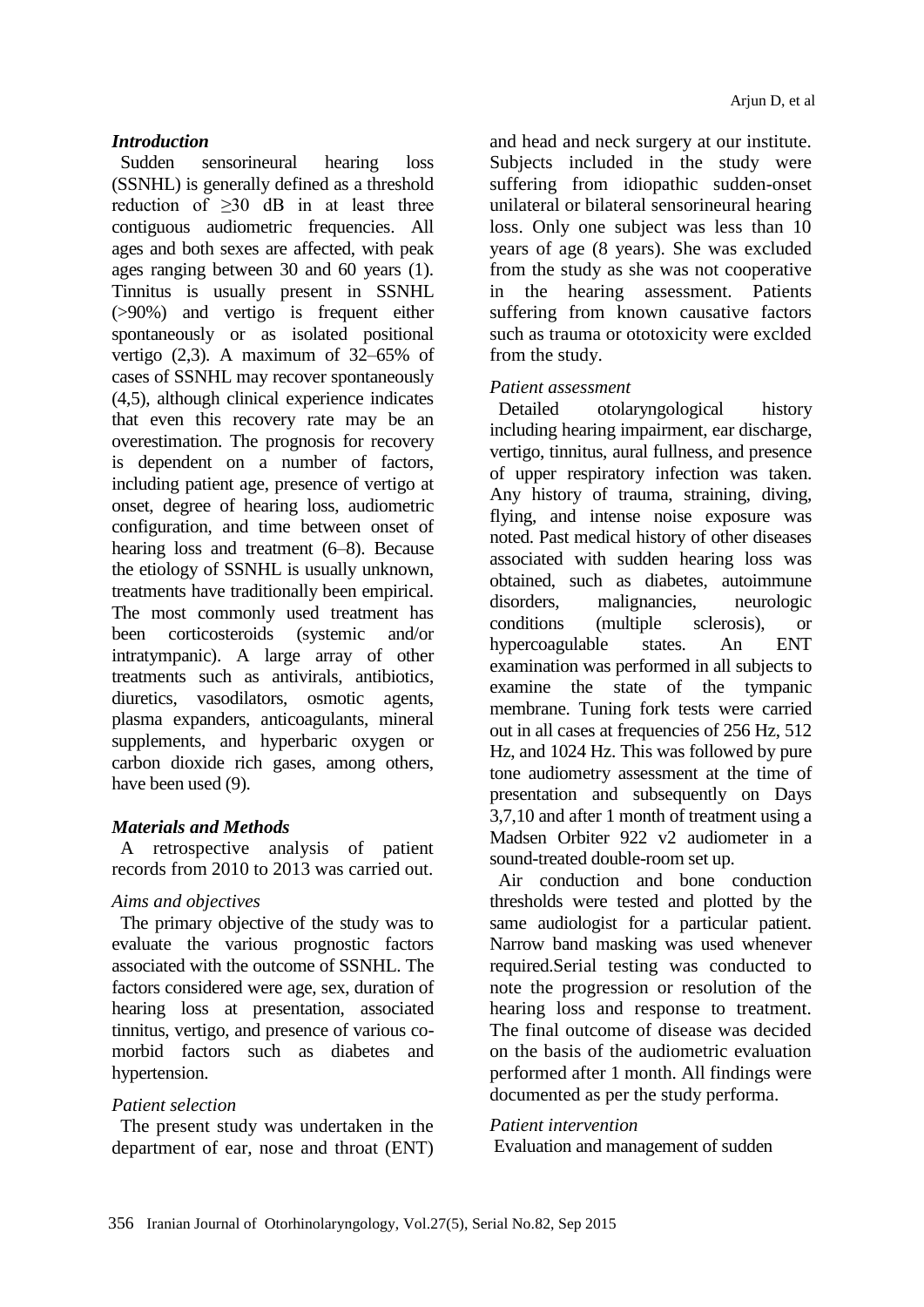hearing loss should be considered medically urgent, if not an emergency. In our study, after initial audiometry subjects were admitted to a ward. Routine hematological investigations (i.e., hemogram, serum urea, creatinine, blood sugar and electrocardiogram) were performed in all patients. The following treatment was initiated:

1. Intravenous steroids (dexamethasone) at a dosage of 8 mg thrice a day for 10 days followed by oral steroids (deflazacort) in tapering doses started at an  $\sim$ 1 mg/kg body weight and tapered at an interval of 3–5 days for another 21 days. The oral steroid was administered as a single dose after meals with a cover of oral antacid. (In the experience of the author, giving a prolonged dose of steroids helps in treating subclinical or persistent histopathological edema).

2. Oral diuretics in the form of acetazolamide (250 mg twice a day) for a total period of one month.

3. Vasodilators in the form of carbogen therapy, twice daily.

4. Nitroglycerine patches for 10 days under hospital supervision and blood pressure monitoring. The patch contained 10 mg nitroglycerine.

5. A broad spectrum antibiotic (usually coamoxiclav, at a dose of 30–40 mg/kg in three divided doses) intravenously for seven days.

6. Appropriate treatment for co-morbid conditions was initiated or continued.

7. Supportive therapy in the form of multi–vitamins.

Serial audiometry assessments were carried out. Subjects who did not recover hearing were followed-up for further investigations in the form of magnetic resonance imaging (MRI) brain scans and further investigations to rule out any associated lesion in the cerebellopontine angle area or otherwise.

## *Results*

The study included 40 subjects, 24 of whom were male. The age of the subjects

ranged from 11–65 years. The average hearing loss of subjects at the time of presentation was 100 dB HL (air conduction), ranging from 78–110 dB HL. Out of the 40 subjects, 25 (62.5%) experienced recovery within a period of 1 month. The average audiometries of these subjects at the time of recovery was 38 dB HL (air conduction). Of these 25 subjects, only four recovered partially, having a persistent, moderate hearing loss of around 55–60 dB HL. The remainder of the 21 subjects recovered completely, reaching a hearing threshold comparable to normal person. Approximately 32.5% (13) of the subjects presented within 24 hours of onset of the hearing loss (Table. 1).

**Table 1:** Various prognostic factors affecting the outcome of patients presenting with sudden sensorineural hearing loss

|              | <b>Total</b> | <b>Not</b><br>recovered | <b>Recovered</b> |
|--------------|--------------|-------------------------|------------------|
| Subjects     | 38           | 15 (36%)                | 25 (64%)         |
| Early        |              |                         |                  |
| presentation | 13           | 3                       | 10               |
| (24 hours)   |              |                         |                  |
| Associated   | 22           |                         | 18               |
| tinnitus     |              |                         |                  |
| Associated   | 5            | 3                       | 2                |
| vertigo      |              |                         |                  |
| Associated   | 4            | 3                       |                  |
| <b>URI</b>   |              |                         |                  |
| Diabetes     | 7            | 6                       |                  |
| Hypertension |              |                         |                  |

Of these, only three subjects did not recover. All three of these subjects had an associated history of co-morbid factors such as diabetes and hypertension. Fiftyfive percent (22) of subjects had an associated history of tinnitus; while 12.5% (five) had vertigo and 10% (four) had an associated upper respiratory tract infection (Table. 1). Most of the subjects presenting with tinnitus recovered  $(81.8\%)$ . Approximately 17% (seven) subjects had associated diabetes. More than 85% (six out of seven) of diabetic subjects did not recover. Only four subjects had associated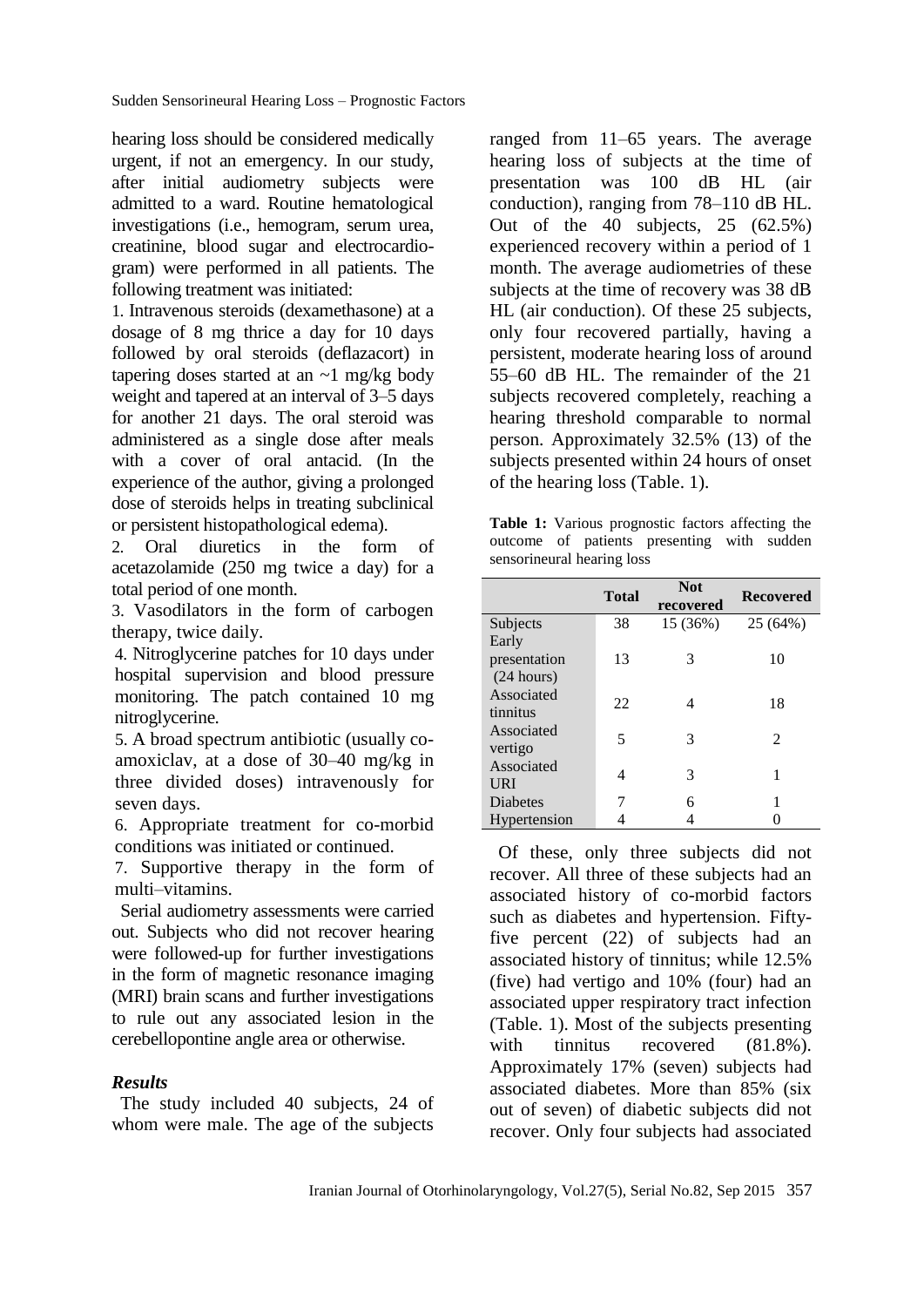hypertension. None of them recovered. Unexplained left side predominance was seen in our subjects (67.5% had left-sided hearing loss, 27.5% had right-sided, and 5% bilateral), like most previous studies (10). Most of the hearing loss in our study was profound.

#### *Discussion*

Hearing is one of our most important senses and its sudden loss can be frightening and frustrating for the subject as well as the physician. The outcome of SSNHL is related to multiple factors. The recovery rate in our study (62.5%) correlated well with the previous studies  $(32-65\%) (4,5)$ .

The aim of our study was to correlate the presence of these factors with the recovery and cure rates of SSNHL. Most subjects presenting within 24 hours of onset of hearing loss recovered. Many previous studies have found that the subjects seen earlier after onset of hearing loss show greater improvement, reflecting either the benefit of early treatment or the natural recovery rate (10). Fetterman et al. suggested that if therapy with one or more treatment types was started within 1 month of sudden hearing loss, there was a  $\approx 50\%$ rate of improvement vs. ~25% if started later than 1 month. The amount of improvement seen on sequential audiograms may reflect the position of the subject on his/her own spontaneous improvement curve (7). The presence of vestibular symptoms has been considered as a poor prognostic indicator in earlier studies (11), but no such indication was obtained through our study, possibly because of the small sample size.

Viral infections, vascular compromise, autoimmune processes, and labyrinthine membrane ruptures have been proposed as possible etiologies of SSNHL (12). In our study, subjects presenting with diabetes had a significantly lower rate of recovery (only 14.3% compared with an overall recovery rate of 62.5%). It has been postulated that diabetes is associated with microangiopathic injury, hence a vascular event and a possible etiological factor for SSNHL. Similarly, in our study it was seen that none of the subjects with an associated history of hypertension recovered. According to several reports, advanced age, hypertension, diabetes, and hyperlipidemia are poor prognostic factors, suggesting that microvascular dysfunction in the cochlea gives rise to poor outcomes (13).

#### *Conclusion*

We report a study of 40 subjects presenting to our department with SSNHL. We found the prognosis for SSNHL to be improved in subjects who presented early and with tinnitus. The outcome was poor in subjects presenting late, and having associated diabetes or hypertension. No relation with vertigo, however, was demonstrated in our study.

#### *References*

**1.** Megighian D, Bolzan M, Barion U, Nicolai P. Epidemological considerations in sudden hearing loss: a study of 183 cases. Arch Otorhinolaryngol 1986; 243(4):250–3.

**2.** Karlberg M, Halmagyi GM, Buttner U, Yavor RA. Sudden unilateral hearing loss with simultaneous ipsilateral posterior semicircular canal benign paroxysmal positional vertigo. Arch Otolaryngol Head Neck Surgery 2000; 126(8):1024–9.

**3.** Fetterman BL, Saunders JE, Luxford WM. Prognosis and treatment of sudden sensorineural hearing loss. Am J Otol 1996;17(4):529–36.

**4.** Mattox DE, Simmons FB. Natural history of sudden sensorineural hearing loss. Ann Otol Rhinol Laryngol 1977;86(4):463–80.

**5.** Conlin AE, Parnes LS. Treatment of sudden sensorineural hearing loss, II: a meta-analysis. Arch Otolaryngol Head Neck Surg. 2007; 133(6):582–6.

**6.** Conlin AE, Parnes LS. Treatment of sudden sensorineural hearing loss, I: a systematic review. Arch Otolaryngol Head Neck Surg 2007; 133(6):573–81.